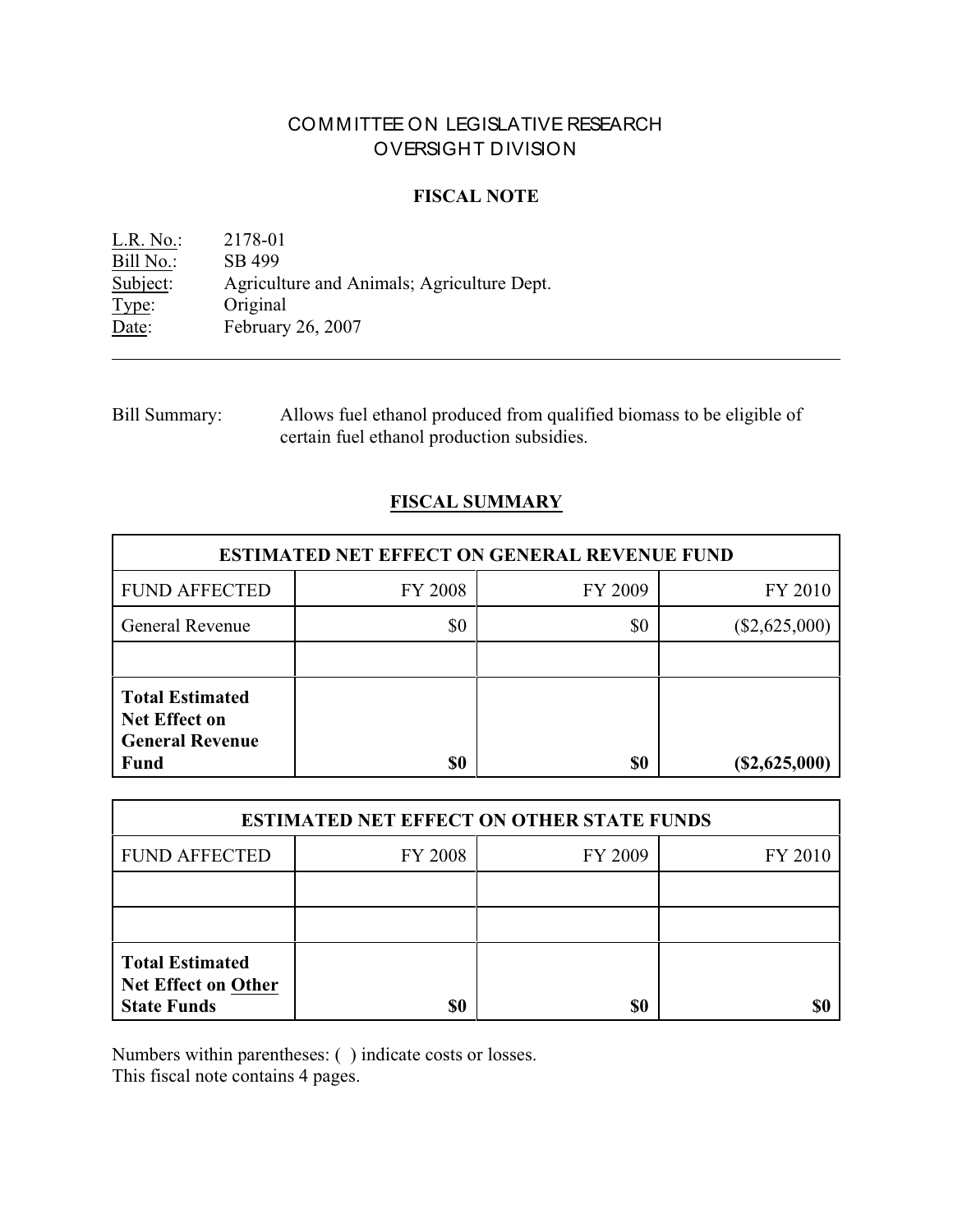L.R. No. 2178-01 Bill No. SB 499 Page 2 of 4 February 26, 2007

| <b>ESTIMATED NET EFFECT ON FEDERAL FUNDS</b>                        |         |         |         |  |
|---------------------------------------------------------------------|---------|---------|---------|--|
| <b>FUND AFFECTED</b>                                                | FY 2008 | FY 2009 | FY 2010 |  |
|                                                                     |         |         |         |  |
|                                                                     |         |         |         |  |
| <b>Total Estimated</b><br>Net Effect on All<br><b>Federal Funds</b> | \$0     | \$0     |         |  |

| <b>ESTIMATED NET EFFECT ON FULL TIME EQUIVALENT (FTE)</b>    |         |         |         |  |
|--------------------------------------------------------------|---------|---------|---------|--|
| <b>FUND AFFECTED</b>                                         | FY 2008 | FY 2009 | FY 2010 |  |
|                                                              |         |         |         |  |
|                                                              |         |         |         |  |
| <b>Total Estimated</b><br><b>Net Effect on</b><br><b>FTE</b> |         |         |         |  |

 $\Box$  Estimated Total Net Effect on All funds expected to exceed \$100,000 savings or (cost).

 $\Box$  Estimated Net Effect on General Revenue Fund expected to exceed \$100,000 (cost).

| <b>ESTIMATED NET EFFECT ON LOCAL FUNDS</b> |                |         |         |
|--------------------------------------------|----------------|---------|---------|
| <b>FUND AFFECTED</b>                       | <b>FY 2008</b> | FY 2009 | FY 2010 |
| <b>Local Government</b>                    | \$0            | \$0     | \$0     |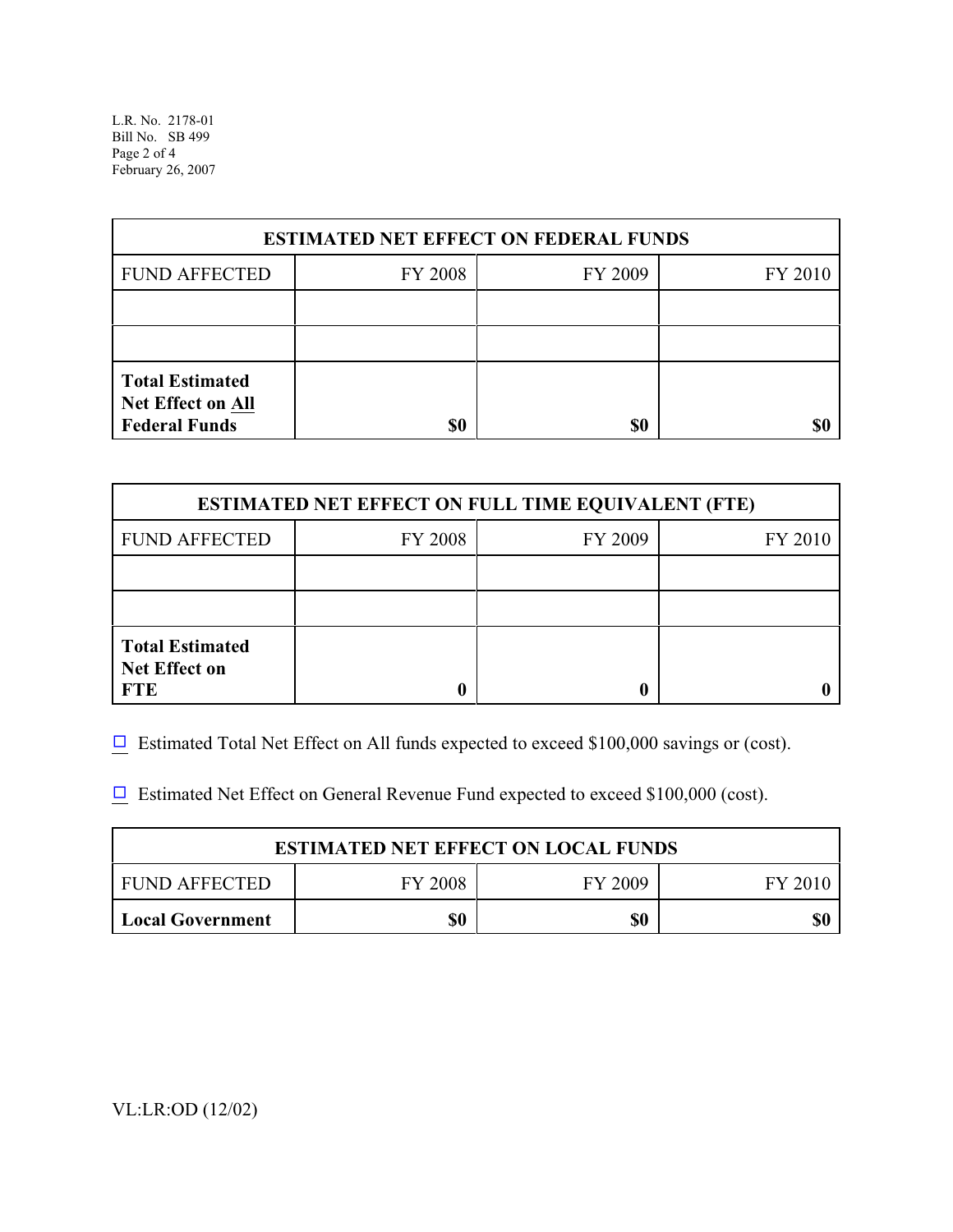L.R. No. 2178-01 Bill No. SB 499 Page 3 of 4 February 26, 2007

#### **FISCAL ANALYSIS**

#### ASSUMPTION

Officials from the **Department of Revenue** and **Department of Conservation** assume no impact to their agency.

Officials from the **Department of Agriculture (MDA)** will need to review application materials to determine a facility's eligibility to be licensed as a Missouri qualified fuel ethanol producer. Once licensed, the department will need to review monthly grant requests from licensed production facilities to determine whether or not they meet statutory requirements.

This analysis assumes one plant with a 15 million gallon annual capacity will receive ethanol producer incentives in FY 2010.

| 12.5 MG $*$ \$0.20 per gallon = \$2,500,000<br>2.5 MG $*$ \$0.05 per gallon = \$ 125,000 |                                      |            |                  |
|------------------------------------------------------------------------------------------|--------------------------------------|------------|------------------|
| Total Cost = $$2,625,000$                                                                |                                      |            |                  |
| FISCAL IMPACT - State Government                                                         | <b>FY 2008</b><br>$(10 \text{ Mo.})$ | FY 2009    | FY 2010          |
| <b>GENERAL REVENUE</b>                                                                   |                                      |            |                  |
| Cost - Department of Agriculture<br>Monthly Incentive Payment                            | \$0                                  | \$0        | $(\$2,625,000)$  |
| <b>ESTIMATED NET EFFECT ON</b><br><b>GENERAL REVENUE</b>                                 | <u>\$0</u>                           | <u>\$0</u> | $($ \$2,625,000) |
|                                                                                          |                                      |            |                  |
| FISCAL IMPACT - Local Government                                                         | <b>FY 2008</b><br>$(10 \text{ Mo.})$ | FY 2009    | FY 2010          |
|                                                                                          | <u>\$0</u>                           | <u>\$0</u> | <u>\$0</u>       |
|                                                                                          |                                      |            |                  |

VL:LR:OD (12/02)